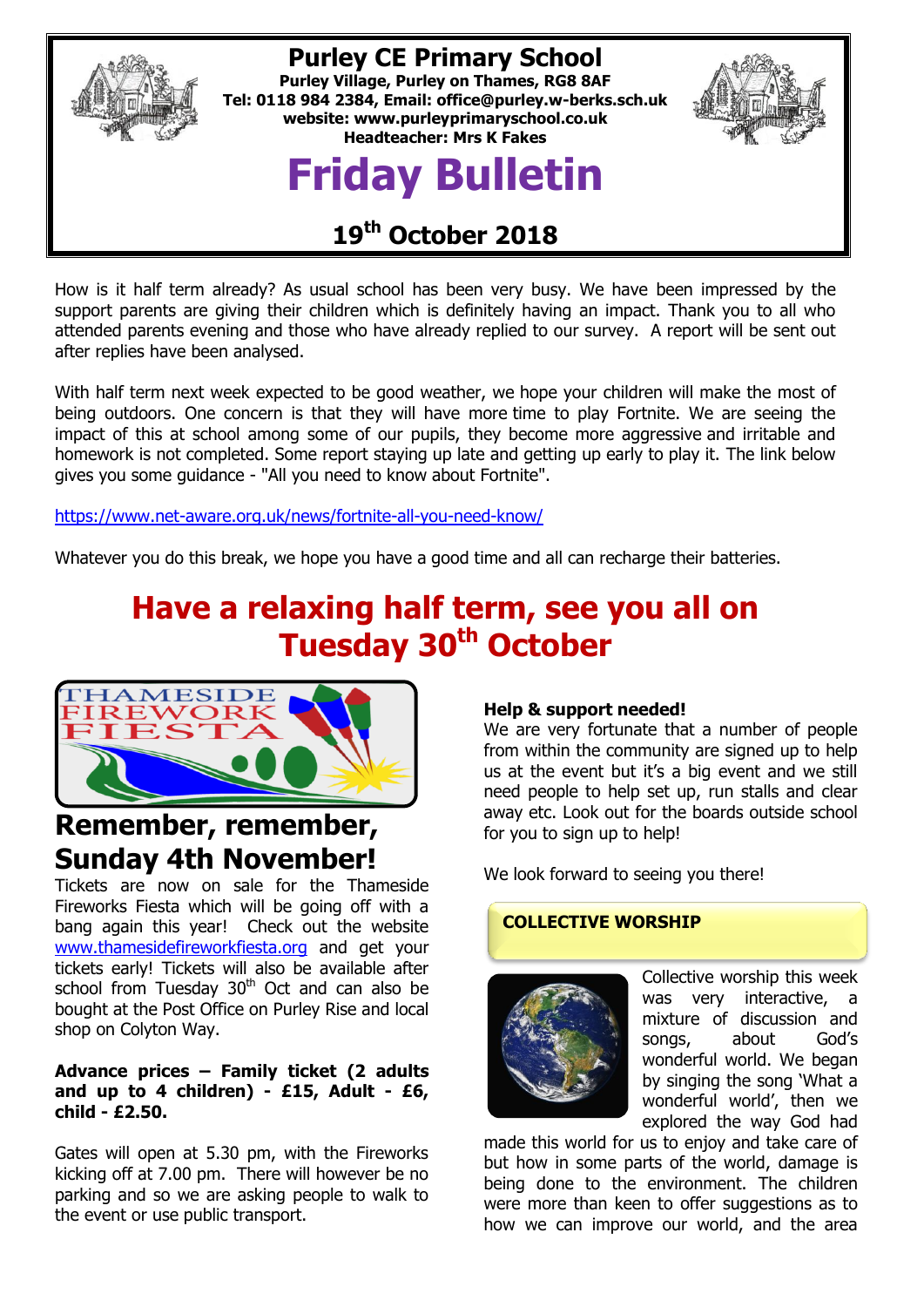they live in. They were challenged to do little things to care for God's wonderful world, and reminded of his love for them, in a closing song, that thanked God for his love and care for each one of them. Parents, ask you children what small things can be done to make our wonderful world a better, cleaner place to live in. I'm sure you will be impressed by their answers. Mrs Henson, Foundation Governor

#### **FOPS**

#### **Santa Run**



The Reading Santa Run, organised by the Rotary Club, is taking place on Sunday 9th December in Reading (starting at Forbury Gardens). At 9am there is a 1km Mini Santa Run (£7.00)

and the 5km Santa Run starts at 9.30am (£14.00). The entry fee includes a medal and Santa costume! When booking please select group - Purley Primary School

If you are interested in taking part and joining others from Purley, as well as raising a bit of money for the school, please contact Charlotte Allum or Danyelle Tovey for more information. Or visit [www.readingsantarun.co.uk](http://www.readingsantarun.co.uk/) for more details.

#### **YEAR 1 WOODLAND SCHOOL**

Despite a rather gloomy and wet morning we enjoyed our time in the woods. We thought about harvest time and looked for anything that might help feed the woodland animals. We identified berries, beech nuts and funghi. We also thought about how to make musical instruments from wood and Sydney made a wonderful guitar harp. Many of us enjoyed making shelters, camps and the odd trap using string and sheets. We are improving our tying skills! Finally we had a snack and were grateful for the hot chocolate to warm us up! We will not be in Woodland for the next two Mondays and so we thought about how it might change when we are next there...we are expecting the branches to be bare and all the leaves to be on the ground. Mrs Hodsdon

#### **SCHOOL PHOTOGRAPHER**

The school photographer is due in on Thursday 1<sup>st</sup> November to take children's individual photos. He will be set up from 8.30 in the hall to take photos of non-school siblings (ie siblings that are

at another school or nursery/home). Children who have siblings in school will have their photos taken together and separately too during the morning session.



It's the time of the year when everybody will be turning their thoughts to Christmas and possible holidays so why not shop online for some of your Christmas presents or holiday. If you haven't signed up to Easyfundraising, then please consider this as it is a good way to raise funds for our school.

Easyfundraising is an entirely free service that allows people to shop directly at their favourite online store via the links on the [https://www.easyfundraising.org.uk/causes/fopsr](https://www.easyfundraising.org.uk/causes/fopsreading/) [eading/](https://www.easyfundraising.org.uk/causes/fopsreading/) (or the app which is available on the app store or googleplay) and raise a donation for their school once a purchase is made. Donations can be up to 15% of the value of your purchase, depending on the retailer and the item purchased! There are thousands of stores that are already participating with leading high street brands such as Amazon, John Lewis, M&S, Argos, eBay, Sainsburys, Tesco Direct, Toys R Us, holiday companies such as Expedia and Booking.com and more, making it one of the most effortless fundraising ideas for schools.

It's completely free and there really is no catch.

Sign up, select our school and start raising funds today! All you need to do is remember to go to the app or the website every time you shop! The total funds received so far for the school is **£884.66**.





Thank you for your kind donations. We will take them to ReadiFood over half term.

#### **SCHOOL MILK**



Our school milk scheme is administered by Cool Milk. All children who are under 5 years old are automatically registered by the school to receive a carton of milk every day. Once the

children turned 5, parents have the option for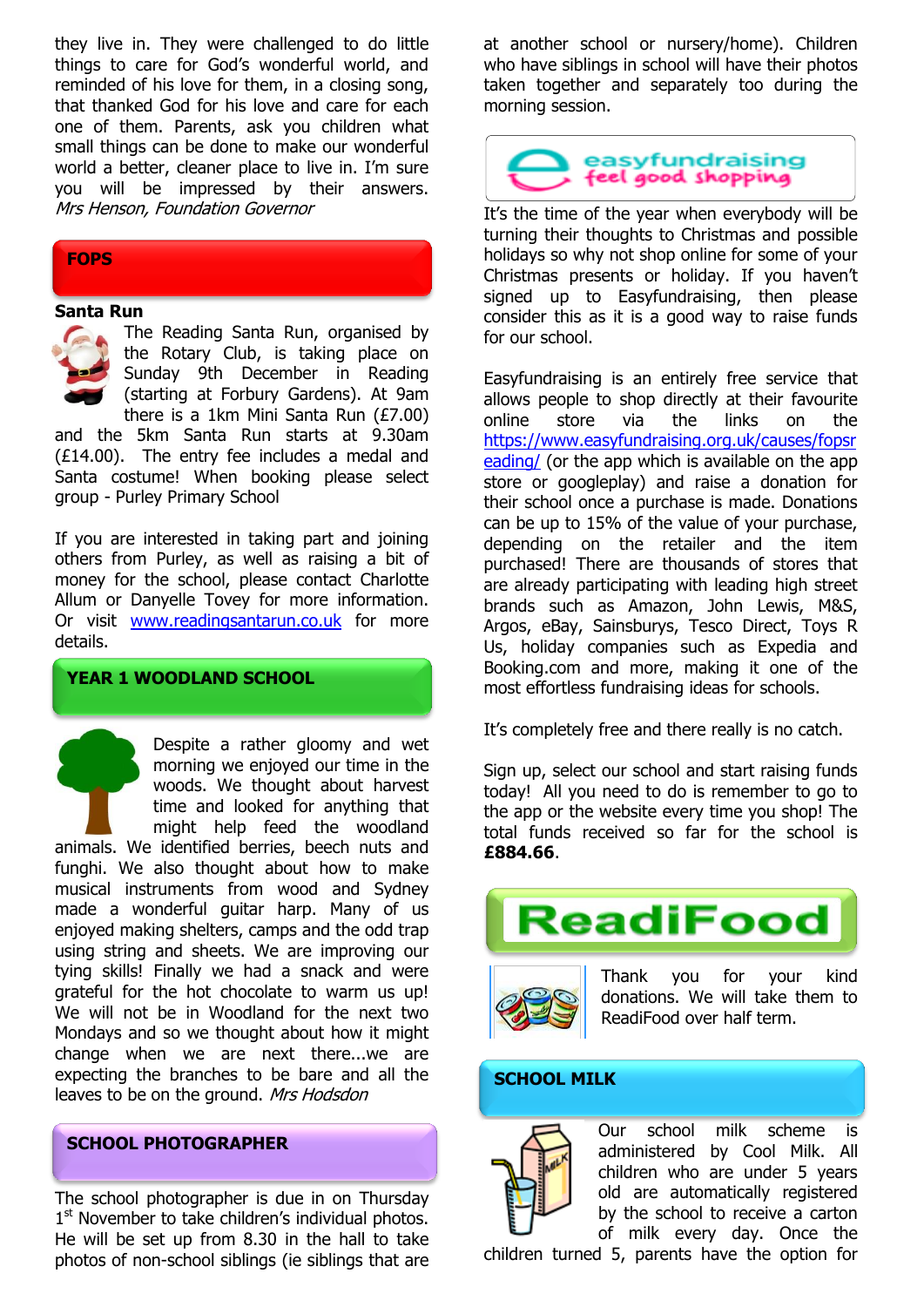their child to carry on receiving milk at a subsidised cost of approximately £14 per term.

Milk for children over five is subsidised by the European Union under the European School Milk Scheme. Milk for children aged under five is fully funded by the Department of Health.

Should you wish to register your child at any point after they have turned 5, please go to <https://www.coolmilk.com/register>

#### **CHILDREN'S CHRISTMAS LUNCH**



The date for our School Christmas lunch is Tuesday 18<sup>th</sup> December. The cost will be £2.70 for KS2 children (Year 3 upwards) which is

payable in advance by 1st December at the latest. Payments can be made online or by cash/cheque (made payable to ISS Education). Whichever payment method you choose, could you please still return the special Christmas Lunch envelope which you will find in your child's bookbag today and ensure that your child's choices are clearly marked.

If your child is in Foundation, Year 1 and Year 2, the meal will be free but you still need to return your envelope with your child's choice of food. Thank you.



**HEDGEHOG CLASS**

Hedgehog Class never let the rain stop play, and Monday was no exception. We all had a wonderful time at Ella's

kitchen, planting peas, collecting a rainbow of petals, digging for worms and finding out about the fruit trees in the garden. The trailer ride was great fun, although very bumpy and we all ended up with damp bottoms!

We stopped along the way to look at the deer, pheasants and cows. We were all excited to feed the apples we had collected to the pigs, and we met three very bouncy lambs in the shed and learned out about how they keep their woolly coats dry when it rains.

We read the story of The Enormous Watermelon and used number lines to add one more throughout the story. Mrs Burton



#### **BADGER CLASS**

Badger class have been grammar champions this week. They went on noun hunts around the classroom and identified nouns within sentences. We then looked at how to turn singular nouns into plurals by adding s and es to the words.

In Geography, we continued our research on India and Y2 children had to teach their Y1 partners how to make a pictorial map of India and include the Himalayas, the River Ganges and the Indian Ocean.

Over the term we have been sewing poppies for the Remembrance Day centenary and this week, we completed them and added beautiful beading for embellishments. We are looking forward to seeing them displayed in the Barn alongside poppies from other local schools.

In Maths Y1 have been looking at how to solve word problems and turn them into number sentences and Y2 have been looking at adding and taking away tens numbers from 2 digit numbers.

#### **KS1 Acrostic poem competition**

Congratulations to Macie, Ciara, Lukas, Ollie and Jessica whose poems were selected to enter the competition. We shall keep you posted as to the results as soon as we hear, but they were all very excited to have been chosen to take part. Mrs Lyn-Jones

#### **OWL CLASS**



We are now coming to the end of our adventures during the Stone Age. I am so proud of how engaged the children have been

and how they have been taking their learning further outside of the school environment. This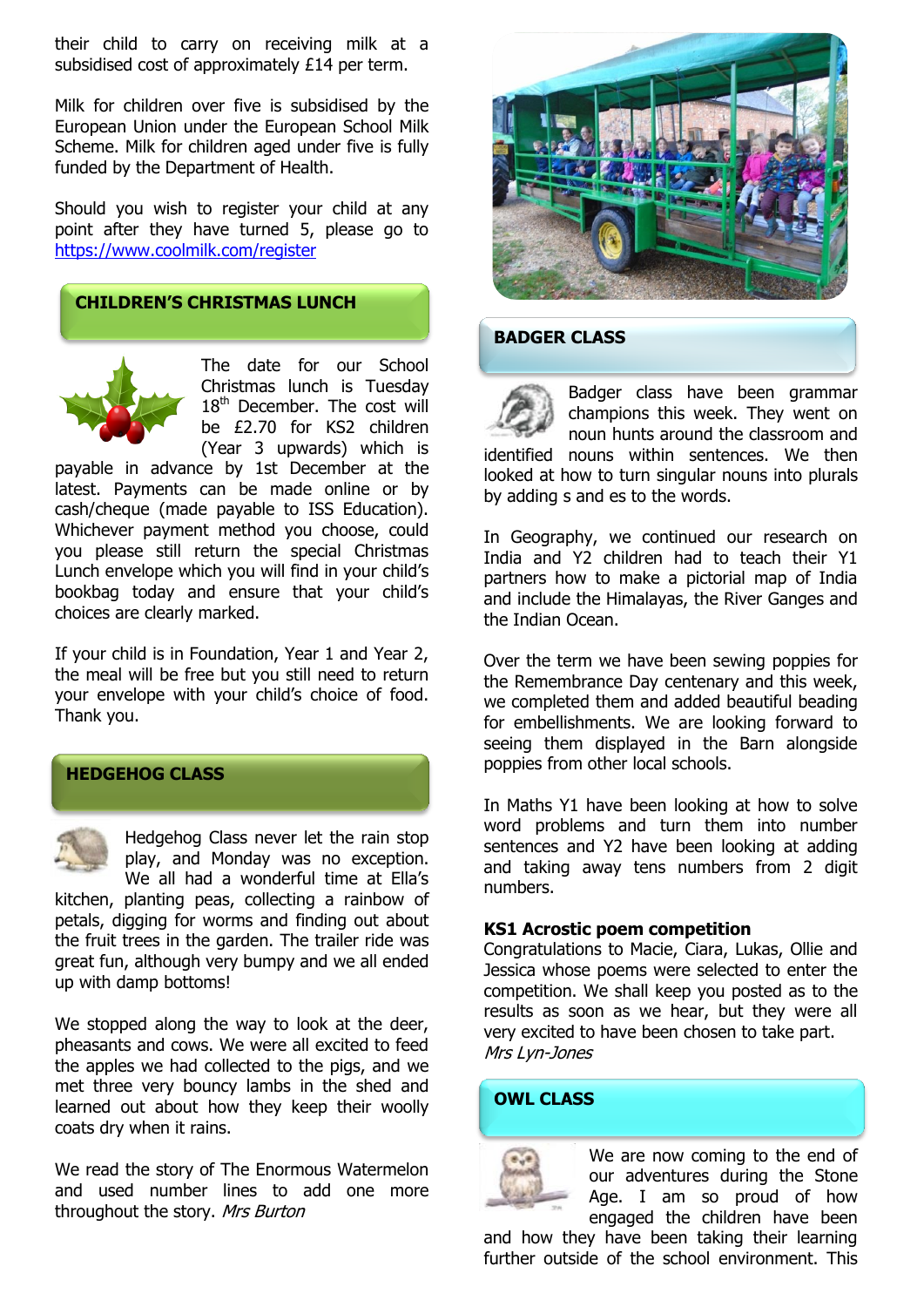week the children became Stone Age hunters, catching a woolly mammoth and frying and tasting his livers. They gathered berries and stewed them over the fire and washed it all down with some delicious nettle tea.

In English, we have focused on grammar, looking at inverted commas and prepositions. All the children did really well in their grammar test.

In Maths, the Cubes have focused on time, including months, years and how to use a calendar. They have also started looking at digital and analogue time. Please can you practise this with your children over the half term. Telling the time is one of the most important life skills we can give to our children. The Spheres have been measuring in mm, cm and m and starting to convert measurement between the units.

The children have worked extremely hard practising their song for the harvest and we do hope you enjoyed it.

May I ask that you encourage the children to practise their spellings, read every day and practise their time tables in our new app time tables rockstars. Doing all 3 everyday should take no longer than 45 mins, still leaving lots of time for all the lovely things they want to do during the holidays. Mrs Pickering

#### **WOODPECKER CLASS**



The aroma of freshly baked bread has permeated the staffroom this week as Woodpecker class have continued their investigations into micro-organisms. Unlike the

mould we have been monitoring, however, this micro-organism (yeast) has yielded enticing and edible results. We tried baking bread with yeast and sugar and a Viking equivalent which left out the yeast and sugar. I wonder if your child can explain the results.

Our Viking journalists have been up-levelling and completing their articles about the first recorded raids in English.

In Maths, we have been consolidating much of the term's learning. In particular, many children have been practising long multiplication. While most know the steps to complete a long multiplication, small errors are often made enroute to the final solution and it is really important for children to continue practising until they are able to achieve reliable accuracy. Many

questions in the KS2 SATS will involve long multiplication and so it would be really helpful if you could support your child with this practice over the half-term break.

Our global partnerships are well underway now and children have been in conversation with their new partners via google docs. Hopefully, many of these conversations will continue over halfterm too.

Have a great half-term break. Mrs Archer

#### **STARS OF THE WEEK**



#### **Hedgehog Class**

**Star of the week:** Daisy for trying her best in everything **Friendship Star:** Zara for being a good friend to Margaux **Paragon:** Poppy **Superstar:** Harry C for his sensible behaviour in class

#### **Badger Class**

**Star of the week:** Sydney for being an excellent noun hunter **Friendship Star:** Darcy for listening carefully to her learning partner's advice **Paragon:** Zayneb **Woodland star:** Sydney for making a beautiful wood and string harp guitar.

**Superstar:** Ciara for starting Y2 in such a positive and motivated way. She has been a super role model for our new Y1 pupils.

#### **Owl Class**

**Stars of the week:** Abraham for his amazing performance during the harvest festival **Friendship Star:** Mia for always being kind and helpful to everyone! **Paragon:** Ellie **Superstar:** Jamie for much improved

engagement and attitude to his learning.

#### **Woodpecker Class**

**Star of the week:** Iona for her outstanding writing

**Friendship Star:** Ethan for his excellent partner work

**Paragon:** Brayden

**Superstar:** Elyssa for her persistent determination to be the very best she can be.